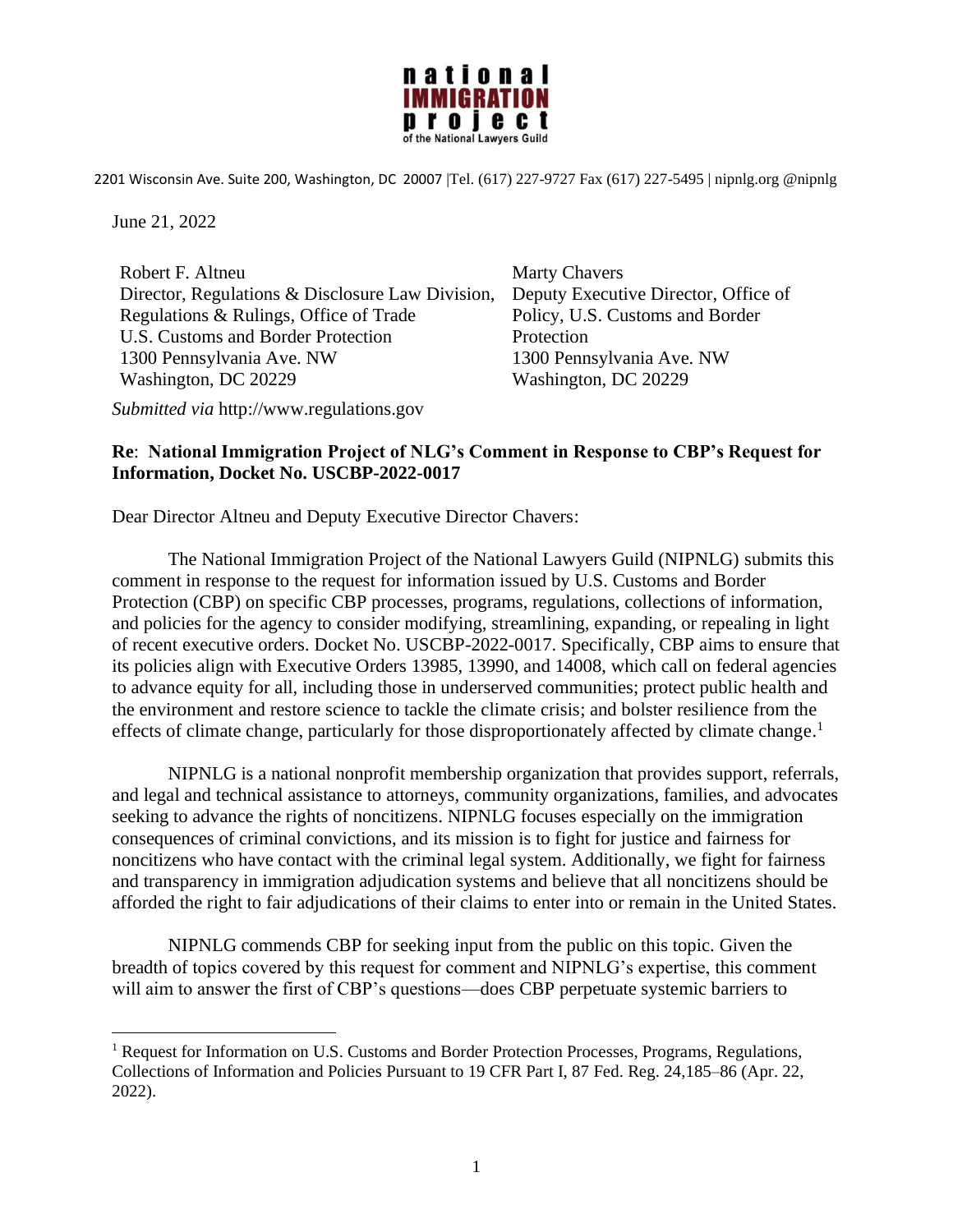opportunities and benefits for people of color and/or other underserved groups?<sup>2</sup> The answer is plainly and evidently, yes. Many of the policies and practices of CBP are rooted in white supremacy, racism and discrimination and disproportionally affect Black, brown, and Indigenous people seeking entry into the United States.<sup>3</sup> In this comment, NIPNLG will focus on two issues that CBP must systematically and urgently address—language access for persons with limited English proficiency and asylum access and safety for all at the border.

## **CBP Must Meet Its Legal Obligations to Ensure Meaningful Language Access to Individuals With Limited English Proficiency**

CBP has long been on notice<sup>4</sup> that its language access programs fall well-short of the standards set out under federal law, executive orders, and the agency's own language access plan. This agency failure interferes with, or outright impedes, detained people's access to health care and asylum, and puts families at risk of separation. These failures came into full view for many when two Indigenous Maya children—Jakelin Caal Maquin and Felipe Gómez Alonzo died in Border Patrol (BP) custody within weeks of each other in 2018. <sup>5</sup> The Department of Homeland Security (DHS) and the Trump administration quickly moved to shift blame on the children's Indigenous fathers, who had been presented with, and had signed, English-language forms affirming that their children were in good health.<sup>6</sup> These forms had been verbally translated into Spanish by BP officials, but neither father spoke Spanish well.<sup>7</sup>

CBP has a protocol for the provision of meaningful language access in cases where BP agents are unable to meaningfully communicate with people whom they have encountered and

<sup>&</sup>lt;sup>2</sup> "Are there CBP processes, programs, regulations, information collections, forms, required documentation, guidance and/or policies that perpetuate systemic barriers to opportunities and benefits for people of color and/or other underserved groups as defined in Executive Order 13985 and, if so, what are they? How can those programs, regulations, and/or policies be modified, expanded, streamlined, or repealed to deliver resources and benefits more equitably?" Request for Information, 87 Fed. Reg. at 24,189.

<sup>3</sup> *See, e.g.*, Katy Murdza & Walter Ewing, Am. Immigration Council, *The Legacy of Racism within the U.S. Border Patrol* (Feb. 10, 2021), https://www.americanimmigrationcouncil.org/research/legacyracism-within-us-border-patrol.

<sup>&</sup>lt;sup>4</sup> U.S. Gov't Accountability Office, GAO-1-714, DHS Needs to Comprehensively Assess Its Foreign Language Needs and Capabilities and Identify Shortfalls (June 2010), https://www.gao.gov/assets/gao-10-714.pdf.

<sup>&</sup>lt;sup>5</sup> Letter from the Mayan League et al. to John V. Kelly, Acting Inspector Gen., U.S. Dep't of Homeland Sec., et al. on the death of Jakelin Amei Rosmery Caal Maquin (Dec. 21, 2018)

https://issuu.com/mayanleague.org/docs/we\_denounce\_the\_death\_of\_jakeline\_c.

<sup>6</sup> Rachel Nolan, *A Translation Crisis at the Border*, THE NEW YORKER (Dec. 30, 2019), https://www.newyorker.com/magazine/2020/01/06/a-translation-crisis-at-the-border.

<sup>7</sup> *See id*. (Indigenous language speakers who speak no or rudimentary Spanish may say "yes" to most questions asked by Border Patrol, regardless of their level of comprehension, because they are afraid and want to do as the authority figure says.); Jennifer Medina, *Anyone Speak K'iche' or Mam? Immigration Courts Overwhelmed by Indigenous Languages*, N.Y. TIMES (Mar. 19, 2019) ("migrants who speak only rudimentary Spanish try to get by in that language, sometimes out of shame or a belief that Spanish will help them convince United States officials that they should be allowed to stay.").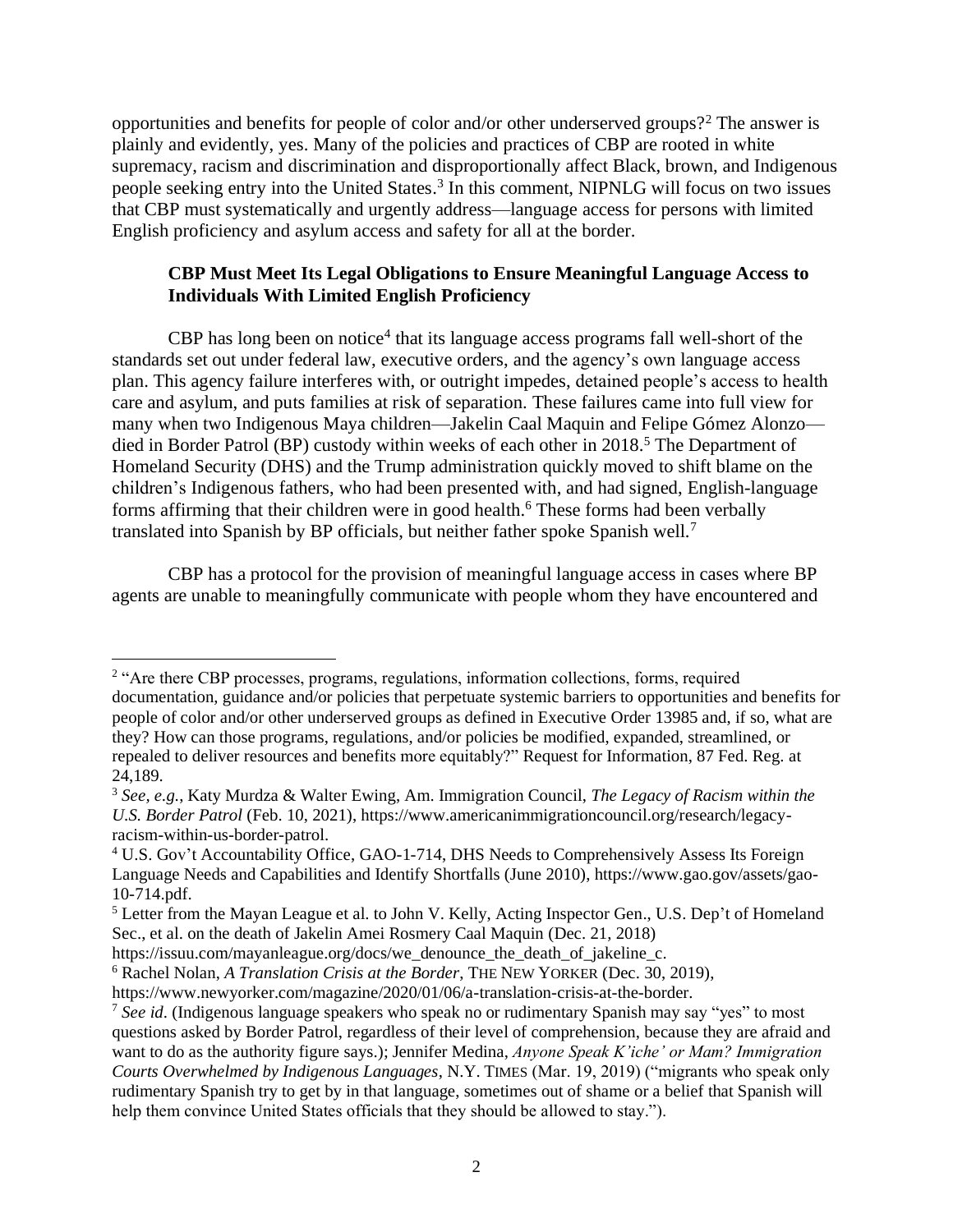apprehended.<sup>8</sup> In these instances, BP agents are supposed to access interpretation services via telephone.<sup>9</sup> CBP's plan also references a BP policy requiring its agents to ascertain the best language for unaccompanied children in their custody and "ensur[e] that all procedures and documents are explained" in that language.<sup>10</sup> CBP finalized its Language Access Plan and adopted the language of the DHS Language Access Plan, which was finalized four years earlier, in 2016. <sup>11</sup> Both the CBP and DHS plans commit to making "reasonable efforts to provide meaningful access to individuals with limited English proficiency in its operations, services, and other conducted activities and programs." <sup>12</sup> This commitment has roots in Executive Order 13166,<sup>13</sup> which sought to enforce Title VI of the Civil Rights Act of 1964<sup>14</sup> by directing federal agencies to identify and address the needs of persons with limited English proficiency.

Despite its protocols, plans, and commitments, CBP routinely fails to provide meaningful language access to noncitizens it apprehends at the border. This is particularly true for persons who speak neither English nor Spanish.<sup>15</sup> BP agents frequently speak in Spanish to people from Indigenous communities in Latin America, whose first or best language may be an Indigenous language and who may not be fully fluent in Spanish.<sup>16</sup> For example, in 2018, BP agents failed to provide language interpretation for an Indigenous Mam-speaking mother, Erendira, and her sixyear-old child, Yasmin, after CBP apprehended them at the US-Mexico border. <sup>17</sup> Within hours of arriving at the BP station, an English-speaking agent told Erendira in barely comprehensible Spanish that her daughter would be taken away from her.<sup>18</sup> When Erendira made sense of the of

<sup>11</sup> U.S. Dep't of Homeland Sec., Language Access Plan (Feb. 28, 2012), dhs.gov/xlibrary/assets/crcl/crcldhs-language-access-plan.pdf.

<sup>13</sup> Executive Order 13166, "Improving Access to Services for Persons with Limited English Proficiency" <sup>14</sup> 42 U.S.C. § 2000d (Stating that "No person in the United States shall, on the ground of race, color, or national origin, be excluded from participation in, be denied the benefits of, or be subjected to discrimination under any program or activity receiving Federal financial assistance.").

<sup>15</sup> Migrants who are deaf or hard-of-hearing also face enormous challenges communicating with Border Patrol agents. *See, e.g.*, Civil Rights Education and Enforcement Ctr., Fighting for the Rights of Deaf Immigrants in Detention (Aug. 15, 2019), https://creeclaw.org/2019/08/15/fighting-for-the-rights-of-deafimmigrants-in-detention/.

<sup>16</sup> For more analysis on the experiences and discrimination faced by Indigenous migrants in immigration custody, *see, e.g.*, Denise N. Obinna, *Alone in a Crowd: Indigenous Migrants and Language Barriers in American Immigration*, RACE AND JUSTICE (Mar. 2021); Jennifer Giselman, *An Invisible Wall: How Language Barriers Block Indigenous Latin American Asylum Seekers*, 27 TRANSNAT'L L. & CONTEMP. PROBS. 451 (2018); Tristan Ahtone, *Indigenous immigrants face unique challenges at the border*, HIGH COUNTRY NEWS (June 21, 2018), https://www.hcn.org/articles/tribal-affairs-indigenous-immigrants-faceunique-challenges-at-the-border.

<sup>17</sup> Compl. at 129, *P.G. v. United States*, 4:21-cv-04457-KAW (N.D. Cal, June 10, 2021). <sup>18</sup> *Id.* at 121.

<sup>8</sup> U.S. Dep't of Homeland Sec., U.S. Customs and Border Protection, Language Access Plan (Nov. 18, 2016), https://www.cbp.gov/sites/default/files/assets/documents/2017-

Oct/CBP%20Language%20Access%20Plan%2011%2018%202016.pdf; supplemented in 2020, U.S. Dep't of Homeland Sec., U.S. Customs and Border Protection, Supplementary Language Access Plan (Feb. 7, 2020), https://www.dhs.gov/sites/default/files/publications/cbp-updated-language-access-plan-2020.pdf

<sup>&</sup>lt;sup>9</sup> U.S. Dep't of Homeland Sec., U.S. Customs and Border Protection, Language Access Plan at 7. <sup>10</sup> *Id*.

<sup>12</sup> U.S. Customs and Border Protection, Language Access Plan, *supra* note 2, at 4.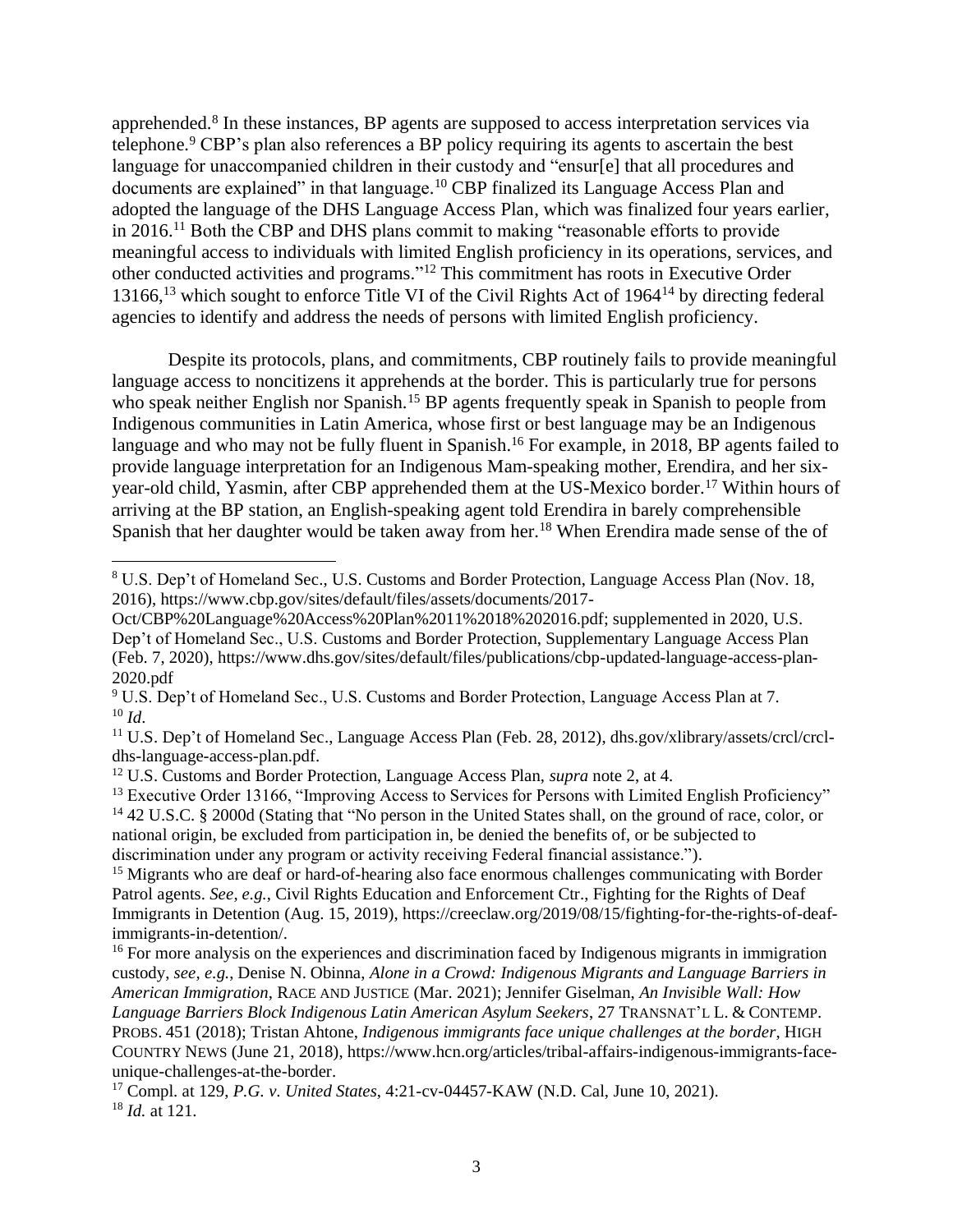the words and asked why, the BP agent's only response was "no sé"—"I don't know" in Spanish.<sup>19</sup> Fewer than two days later, BP agents separated a terrified Yasmin from her mother.<sup>20</sup> BP agents offered no Mam interpreter to attempt to explain the separation, and then proceeded to detain Erendira for two more weeks in cold and crowded conditions as they threatened to deport her without Yasmin.<sup>21</sup> In 2015, BP interviewed Mabelle, a Maya woman whose best language is Kanjobal, in Spanish, a language in which she could not communicate.<sup>22</sup> The agent incorrectly concluded that Mabelle did not have a fear of returning to Guatemala because she was not able to communicate her fear of return in Spanish.<sup>23</sup> Lack of meaningful language access affects asylum seekers from outside of Latin America as well. In 2021, for example, CBP unlawfully detained 24 Haitian families under a bridge in Del Rio, Texas under deplorable conditions for days without ever providing a Creole interpreter to facilitate communication between them and government officials.<sup>24</sup>

The tragic deaths of Jakelin and Felipe, the brutal separation of Erendira and Yasmin, the wrongful finding that Mabelle did not have a fear of return to her home country, and the unconstitutional and inhumane treatment of the 24 Haitian families reflect the serious consequences of CBP failing to provide appropriate language assistance. Without meaningful language access, CBP wrongly deports noncitizens, blocks them from accessing critical medical care, unlawfully separates them from their loved ones, deprives them of essential rights, and subjects them to unnecessarily isolating and traumatic detention in BP facilities.

The BP's failure to abide by its own language compliance policies is especially troubling in the context of the growing linguistic and cultural diversity among the people now arriving at the border. In the past fifteen years, the United States has experienced a decline in apprehensions of Mexican, mostly Spanish-speaking noncitizens and an increase in noncitizens from Guatemala, El Salvador, and Honduras, the Northern Triangle of Central America who may not speak Spanish.<sup>25</sup> From 2007 to 2017, noncitizens from the Northern Triangle went from making up just 6 percent of BP Apprehensions to making up more than half of the agency's apprehensions.<sup>26</sup> Many of these noncitizens speak Indigenous languages, in particular, Maya

<sup>19</sup> *Id*.

<sup>20</sup> *Id*. at 127.

<sup>21</sup> *Id*. at 127, 132.

<sup>&</sup>lt;sup>22</sup> CARA Family Detention Pro Bono Project, Complaint to Dep't of Homeland Sec. Off. for Civil Rights and Civil Liberties and Off. of Inspector General, Challenges Faced by Indigenous Language Speakers of Homeland Sec. 4 (Dec. 10, 2015), https://www.aila.org/advo-media/press-releases/2015/crclcomplaint-challenges-faced-family-detention.

 $^{23}$  *Id.* 

<sup>&</sup>lt;sup>24</sup> Lawyers for Civil Rights, Complaint to Dep't of Homeland Sec. Off. for Civil Rights and Civil Liberties and Off. of Inspector General, Civil Rights Complaint Asserting Abuse Of 48 Black Immigrants Fleeing Haiti, Including Racial Discrimination, Medical Deprivation, Inhumane Detention Conditions, Due Process Violations, and Language Access Violations 11–12 (Oct. 18, 2021),

http://lawyersforcivilrights.org/wp-content/uploads/2021/10/DHS-Complaint-FINAL-10.18.2021.pdf. <sup>25</sup> Tom Jawetz & Scott Schuchart, Ctr. for Am. Progress, *Language Access Has Life-or-Death* 

*Consequences for Migrants* (Feb. 20, 2019), https://www.americanprogress.org/article/language-accesslife-death-consequences-migrants/.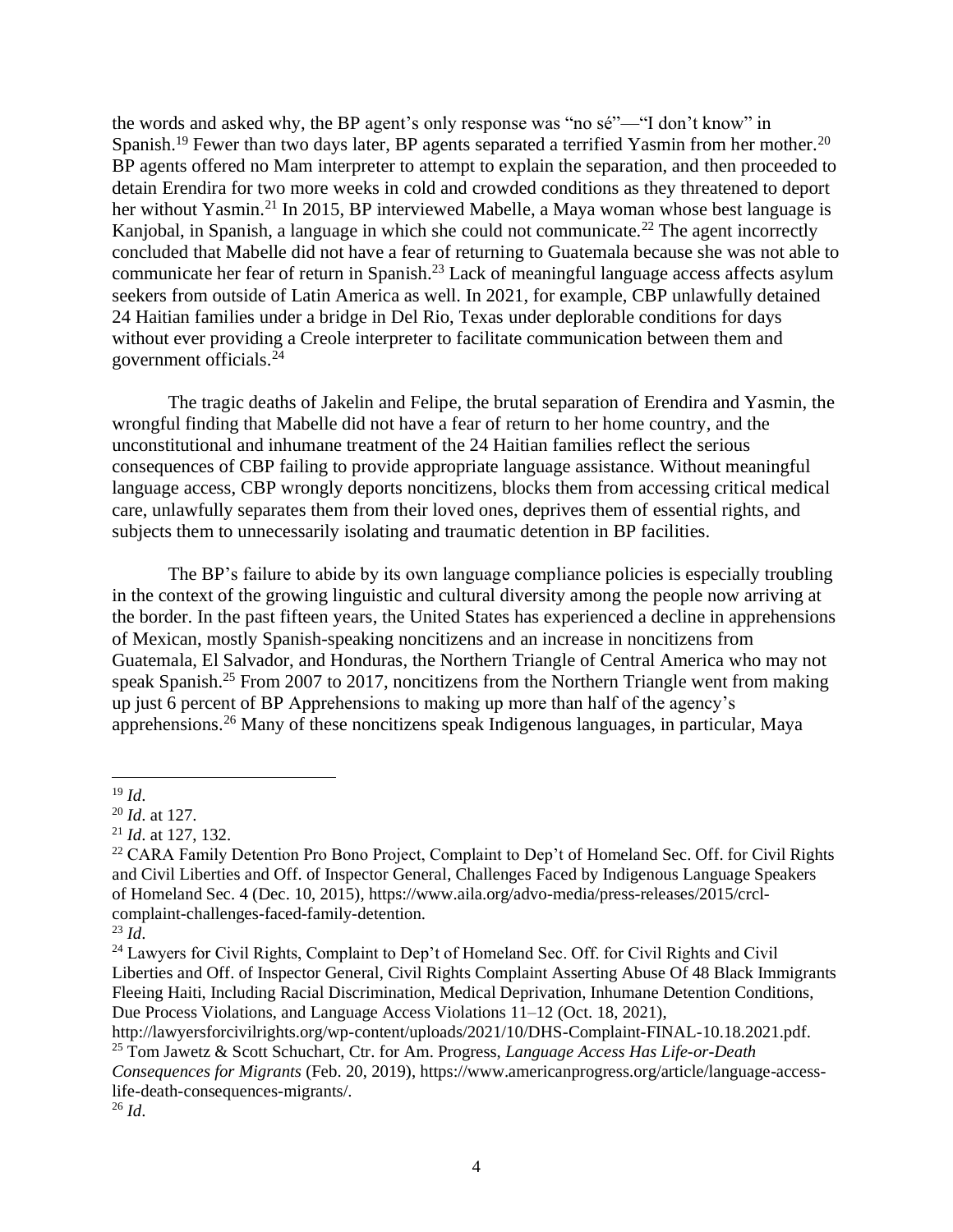languages that have been spoken since pre-Columbian times.<sup>27</sup> A 2015 study found that  $42$ percent of Guatemalan families who crossed the border in Southern Arizona spoke an Indigenous language as their primary language.<sup>28</sup> Recently, BP has apprehended increasing numbers of noncitizens from not only the Northern Triangle and Mexico, but also Venezuela, Nicaragua, Brazil, Ecuador, Cuba, and Haiti, all countries with vast language diversity.<sup>29</sup>

CBP can and must act to close the gap between what is promised to non-English speakers on paper and what the reality is for these people in fact. To prevent further violations of its legal obligations and ensure CBP is meeting its goal of advancing equity for all, including those in underserved communities, the agency must:

- Fully implement a policy to determine the best language for each noncitizen immediately after they are apprehended. BP officers should not assume that noncitizens from Latin America speak Spanish sufficiently well to communicate effectively, even if they are able to provide their name and basic information in Spanish or are seemingly responsive to Spanish. CBP staff carrying out this duty must be especially trained and culturally competent, and be especially attuned to the linguistic needs of Indigenous peoples. CBP should implement solutions for identifying a person's best language beyond the "I Speak"<sup>30</sup> poster, posted in locations where CBP operates, which assumes the speaker is also literate in their best language.
- Connect every encountered person with low English proficiency with a certified language interpreter, whether it is in person or remotely, and ensure all critical conversations and documents are translated to them using the interpreter. CBP should be open to reassessing its dominant language determination as needed, especially in cases where its initial determination is wrong. BP should also allow noncitizens with limited English proficiency access to the language interpreter on demand so that they are able to communicate proactively with BP agents.
- Establish stringent oversight and monitoring mechanisms to ensure compliance with the above recommendations. Create a loopback mechanism for complaints filed with the DHS Office for Civil Rights and Civil Liberties and the DHS Office of the Inspector General, to ensure that changes are made in instances where CBP falls short of their legal responsibilities.

<sup>27</sup> *Id*.

<sup>28</sup> Blake Gentry, Ama Consultants, *Exclusion of Indigenous Language Speaking Immigrants in the US Immigration System, A Technical Review* (2015),

http://www.amaconsultants.org/uploads/Exclusion\_of\_Indigenous%20Languages\_in\_US\_Immigration\_S ystem\_19\_June2015version\_i.pdf.

<sup>29</sup> Am. Immigration Council, *Rising Border Encounters in 2021: An Overview and Analysis* (Mar. 4, 2022), americanimmigrationcouncil.org/rising-border-encounters-in-2021.

<sup>&</sup>lt;sup>30</sup> U.S. Dep't of Homeland Sec., U.S. Customs and Border Protection, I Speak (Apr. 10, 2015), https://www.cbp.gov/document/publications/i-speak.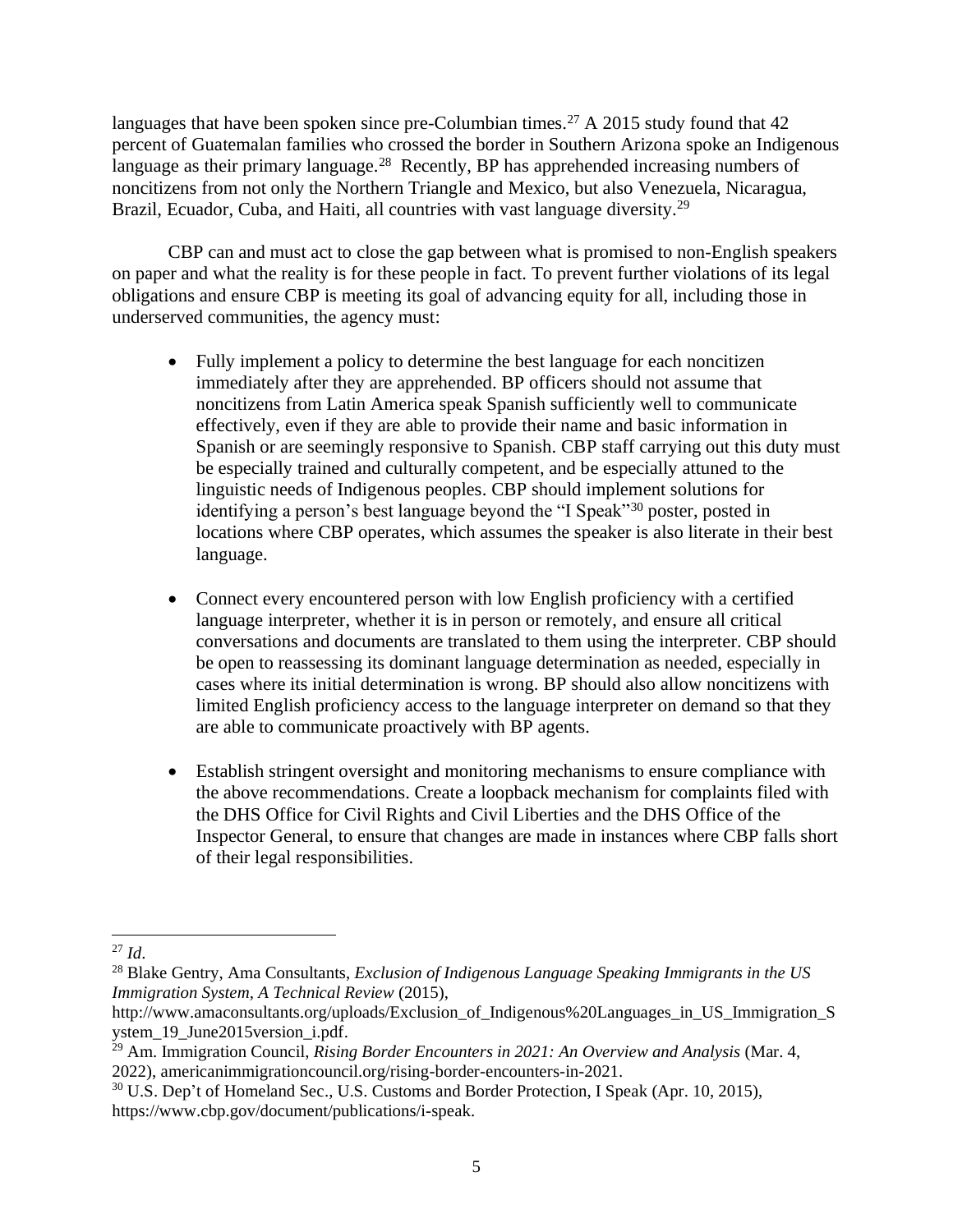## **CBP Must Ensure Equal Access to Asylum Regardless of Race or National Origin and Must Confront Its History of Anti-Black Violence and Discrimination**

Since March 2020, CBP has carried out the U.S. Centers for Disease Control and Prevention (CDC)'s public health law—Title 42—which has unlawfully halted the processing of asylum-seeking people along the southern border.<sup>31</sup> The Title 42 policy has never had a credible public health rationale,<sup>32</sup> and was born instead of the Trump administration's desire to close the border to asylum seekers.<sup>33</sup> Both the Trump and Biden administrations have used the policy to block asylum seekers from seeking protection at ports of entry. The Biden Administration continued this anti-asylum policy for over a year before attempting to end it on May 23, 2022.<sup>34</sup> A federal judge in Louisiana has blocked the administration from implementing the order ending Title 42.<sup>35</sup> Many asylum seekers, facing dangerous and life-threatening conditions in Mexico, <sup>36</sup> have been forced to undertake border crossings between ports of entry, putting their lives at risk $37$  of further harm. At the same time, CBP has used Title 42 to expel people seeking refuge in the United States to Mexico and returned asylum seekers to their countries of persecution without an opportunity to apply for asylum in the United States.

<sup>31</sup> 85 Fed. Reg. 16,559 (March 24, 2020); U.S. Ctrs. for Disease Control and Prevention, U.S. Department of Health and Human Services, Order Suspending Introduction of Certain Persons From Countries Where a Communicable Disease Exists (Mar. 20, 2020), 2–3, https://www.cdc.gov/quarantine/pdf/CDC-Order-Prohibiting-Introduction-of-Persons\_Final\_3-20-20\_3-p.pdf.

<sup>32</sup> *See* Press Release, Columbia University Mailman School of Public Health, Epidemiologists and Public Health Experts Implore Biden Administration to End Title 42 and Restart Asylum (Sept. 1, 2021), https://www.publichealth.columbia.edu/research/program-forced-migration-and-health/press-releaseepidemiologists-and-public-health-experts-implore-biden-administration-end-title-42; Letter from Public Health Experts to CDC Director Walensky, HHS Secretary Becerra, and DHS Secretary Mayorkas (Sept.

<sup>1, 2021),</sup> https://www.publichealth.columbia.edu/node/76271; Michelle Hackman et al., *CDC Officials Objected to Order Turning Away Migrants at Border*, WALL ST. JOURNAL (Oct. 3, 2020), https://www.wsj.com/articles/cdc-officials-objected-to-order-turning-away-migrants-at-border-

<sup>11601733601.</sup>

<sup>&</sup>lt;sup>33</sup> Caitlin Dickerson & Michael D. Shear, Before Covid-19, Trump Aide Sought to Use Disease to Close Borders, N.Y. TIMES (May 3, 2020), https://www.nytimes.com/2020/05/03/us/coronavirus-immigrationstephen-miller-public-health.html.

<sup>&</sup>lt;sup>34</sup> U.S. Ctrs. for Disease Control and Prevention, Public Health Determination And Order Regarding The Right To Introduce Certain Persons From Countries Where A Quarantinable Communicable Disease Exists (Apr. 1, 2022), https://www.cdc.gov/coronavirus/2019-ncov/cdcresponse/Final-CDC-Order-Prohibiting-Introduction-of-Persons.pdf.

<sup>35</sup> Maria Sacchetti, *Federal judge blocks Biden administration from ending Title 42*, WASH. POST (May 20, 2022), https://www.washingtonpost.com/national-security/2022/05/20/title-42-asylum-border/.

<sup>&</sup>lt;sup>36</sup> Human Rights First, Tracker of Reported Attacks During the Biden Administration Against Asylum Seekers and Migrants Who Are Stranded in and/or Expelled to Mexico,

https://www.humanrightsfirst.org/sites/default/files/AttacksonAsylumSeekersStrandedinMexicoDuringBi denAdministration.3.15.2022.pdf.

<sup>&</sup>lt;sup>37</sup> Alisa Reznick, A record number of migrants died along the U.S.-Mexico border in 2021, ARIZONA PUBLIC MEDIA (Jan. 4, 2022), https://news.azpm.org/p/news-topical-border/2022/1/4/205215-a-recordnumber-of-migrants-died-along-the-us-mexico-border-in-2021/.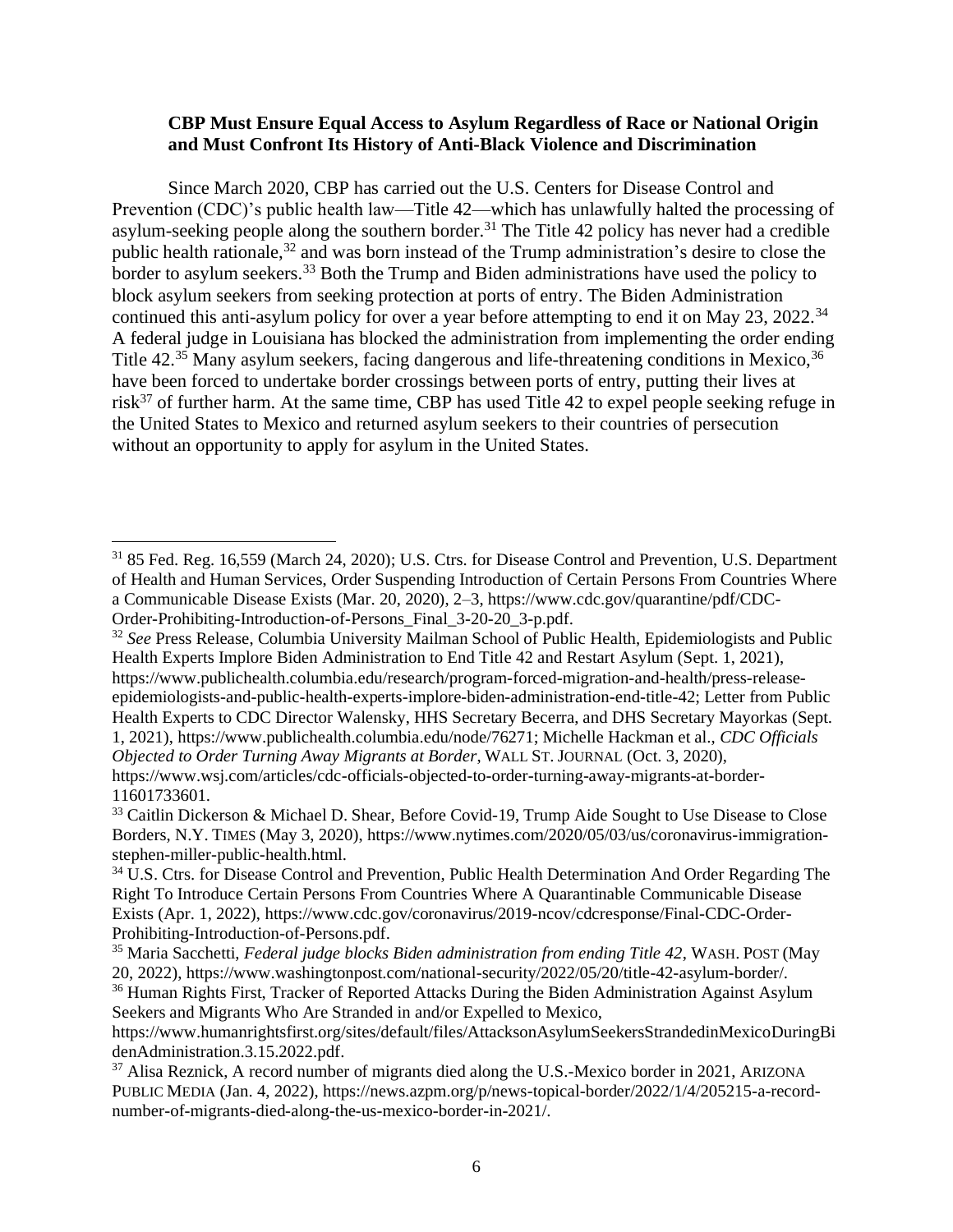While this unlawful and inhumane policy has prevented countless of asylum seekers<sup>38</sup> from across the world from seeking refuge in the United States, there is no doubt that the policy has had a disparate impact on Black, brown, and Indigenous people.<sup>39</sup> Whether a CBP agent expels a noncitizen pursuant to Title 42 depends in part on the noncitizen's country of origin. Mexico has agreed to permit only nationals of Mexico, Guatemala, El Salvador, and Honduras to be expelled to its territory from the United States. CBP expels others that Mexico has not agreed to receive to the country from which they fled or are permits them to remain in the United States to seek relief from removal. Moreover, exemptions to Title 42 are granted unevenly. While CBP processed nearly 10,000 Ukrainians<sup>40</sup> over the course of two months this year, it did not offer the same exemption to refugees from Africa, the Americas, or the Caribbean.

Haitian asylum seekers, in particular, have borne the brunt of the Title 42 mass expulsions. When CBP encounters Haitians at the southern border they are 26 times more likely to subject that noncitizen to the Title 42 policy than they would a Romanian, Russian, or Ukrainian (29.5 percent incidence of placement into Title 42 for Haitians, versus 1.1 percent average incidence rate of placement in Title 42 for Romanians, Russians, and Ukrainians from March 2020 through May 2022).<sup>41</sup> In addition to blocking Haitian persons from seeking asylum in the United States and expelling tens of thousands<sup> $42$ </sup> back to an insecure and politically unstable Haiti, CBP has subjected Haitian to inhumane and heninous abuse. This abuse includes BP agents charging Haitian asylums seekers on horseback in Del Rio, Texas in September 2021.<sup>43</sup>

To ensure that CBP meets its goal of advancing asylum access equity for all, it must:

- Confront its culture of racism, discrimination, and xenophobia.
- Take all legally permissible steps to end the use of Title 42 and terminate the Migrant Protection Protocols (MPP).
- While courts require Title 42 and MPP remain in place, ensure that DHS applies exemptions and non-refoulement processes fairly and does not return a

<sup>&</sup>lt;sup>38</sup> John Gramlich, Pew Research Ctr., Key facts about Title 42, the pandemic policy that has reshaped immigration enforcement at U.S.-Mexico border (Apr. 27, 2022), https://www.pewresearch.org/facttank/2022/04/27/key-facts-about-title-42-the-pandemic-policy-that-has-reshaped-immigrationenforcement-at-u-s-mexico-border/.

<sup>39</sup> *Examining Title 42 and the Need to Restore Asylum at the Border*, Hearing Before H. Comm. on Homeland Sec., 117th Cong. (2022) (Statement of Kennji Kizuka),

https://homeland.house.gov/imo/media/doc/kizuka\_testimony\_bsfo\_040622.pdf.

<sup>40</sup> Camilo Montoya-Galvez, *U.S. officials processed 9,926 undocumented Ukrainians in last 2 months, data show*, CBS NEWS (Apr. 11, 2022), https://www.cbsnews.com/news/immigration-ukraine-us-mexicoborder/.

<sup>&</sup>lt;sup>41</sup> U.S. Dep't of Homeland Sec., U.S. Customs and Border Protection, Nationwide Encounters, https://www.cbp.gov/newsroom/stats/nationwide-encounters.

<sup>42</sup> Adam Isacson, WOLA, *A tragic milestone: 20,000th migrant deported to Haiti since Biden inauguration* (Feb. 17, 2022), https://www.wola.org/analysis/a-tragic-milestone-20000th-migrantdeported-to-haiti-since-biden-inauguration/.

<sup>43</sup> Haitian Bridge Alliance & Robert F. Kennedy Human Rights, *Beyond the Bridge: Documented Human Rights Abuses and Civil Rights Violations Against Haitian Migrants in the Del Rio, Texas Encampment* (Mar. 29, 2022), https://rfkhr.imgix.net/asset/Del-Rio-Report.pdf.